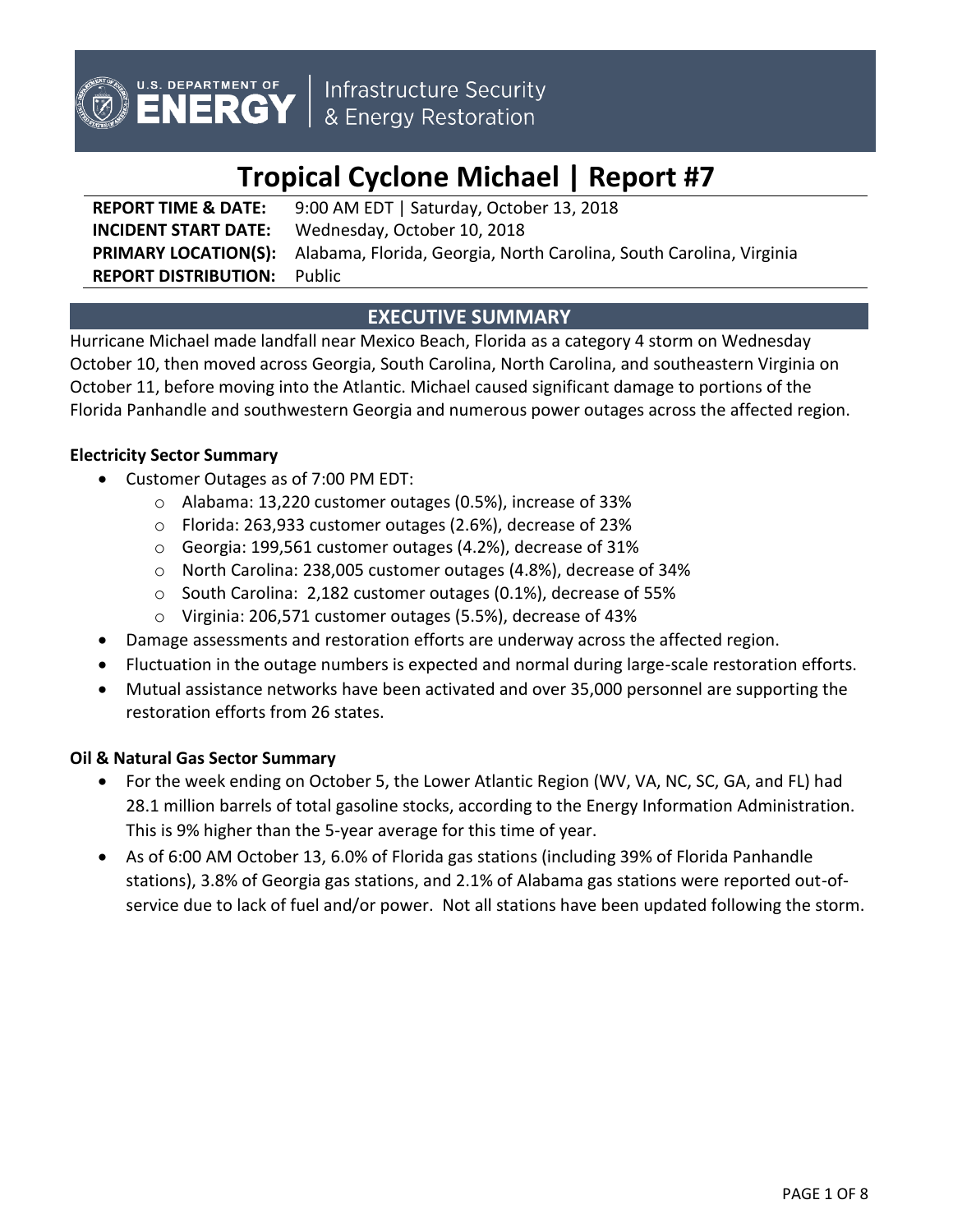## **ELECTRICITY SECTOR**

## **POWER OUTAGES**



| ELECTRICITY OUTAGES AS OF 7:00 PM EDT 10/13/2018 |                          |                                   |                         |  |
|--------------------------------------------------|--------------------------|-----------------------------------|-------------------------|--|
| <b>Impacted State</b>                            | <b>Current</b>           | <b>Percent of Total Customers</b> | 24-Hour Peak            |  |
|                                                  | <b>Customers Outages</b> | in State without Power            | <b>Customer Outages</b> |  |
| Alabama                                          | 13,220                   | 0.52%                             | 27,531                  |  |
| Florida                                          | 263,933                  | 2.60%                             | 351,433                 |  |
| Georgia                                          | 199,561                  | 4.22%                             | 304,862                 |  |
| North Carolina                                   | 238,005                  | 4.81%                             | 492,171                 |  |
| South Carolina                                   | 2,182                    | 0.09%                             | 7,422                   |  |
| Virginia                                         | 206,571                  | 5.50%                             | 541,115                 |  |
| <b>Total</b>                                     | 923,472                  |                                   | $\ast$                  |  |

*\*There is no sum of the Peak Customer Outage column because peaks for individual utilities occur at different times; a total would not reflect peak outages.*

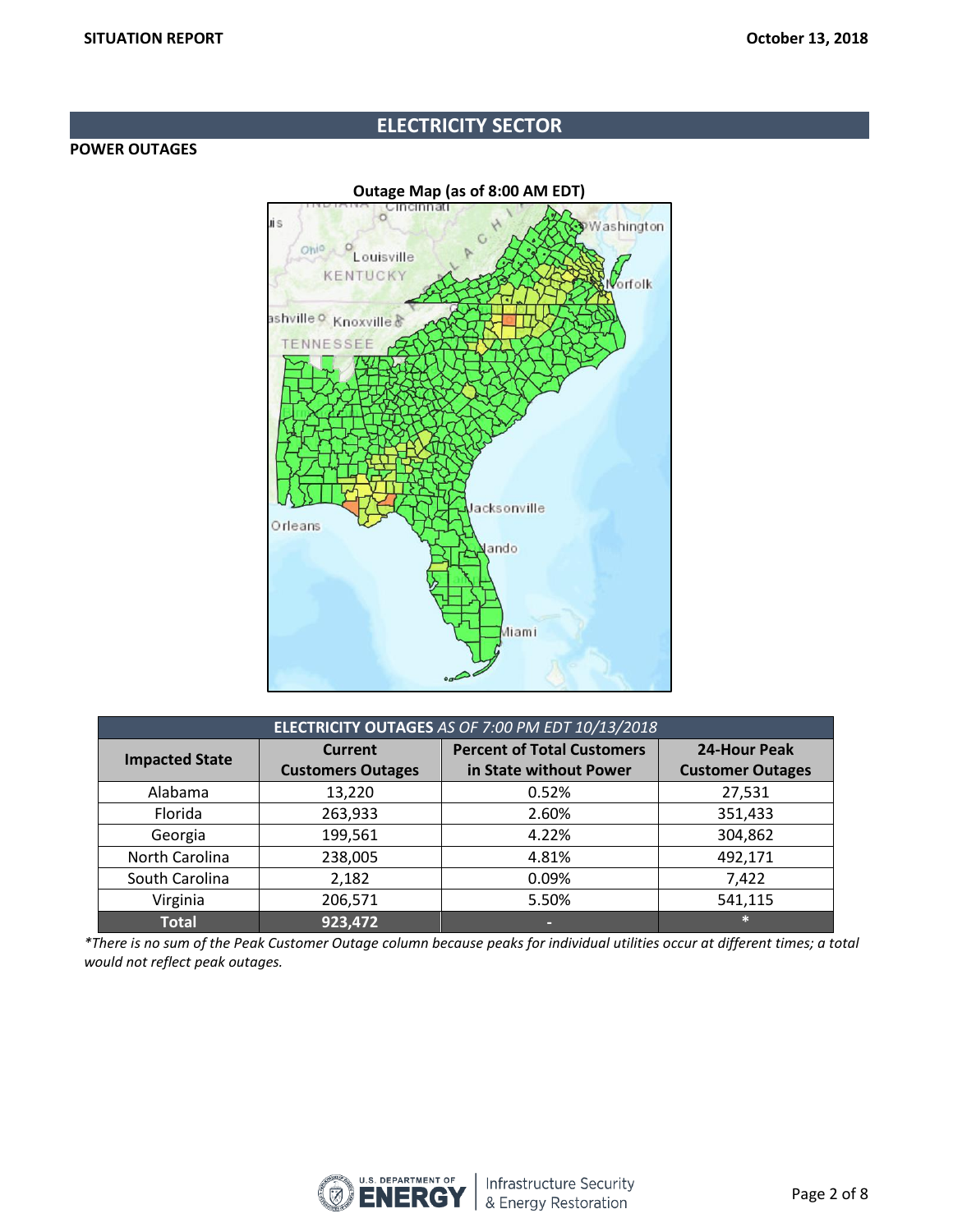## **ELECTRICITY IMPACTS & RESTORATION EFFORTS**

- Crews in the impacted area continue to perform damage assessments and restorations. Some damage assessments and restorations in the hardest hit areas may be limited due to access constrains.
- The electric industry has mobilized over 35,000 personnel, including utility crews, contractors, and mutual assistance workers from 26 states to support the restoration efforts.
- Fluctuation in the outage numbers is expected and normal during large-scale restoration efforts.

## *Alabama*

| <b>13,220</b> Customer Outages          | $\uparrow$ 33% since Oct 12, 4:00 PM EDT | 27,531 24-hr Peak Outages |  |  |
|-----------------------------------------|------------------------------------------|---------------------------|--|--|
| <b>Significantly Impacted Utilities</b> |                                          |                           |  |  |
|                                         | $\mathbf{M}$                             |                           |  |  |

- o Wiregrass Electric Coop: 8,774 Customer Outages
- o Alabama Power: 4,564 Customer Outages

## *Florida*

| 263,933 Customer Outages<br>$\downarrow$ 23% since Oct 12, 4:00 PM EDT |  | 351,433 24-hr Peak Outages |
|------------------------------------------------------------------------|--|----------------------------|
| a — Cievaifica valor boson anno al Hailitica.                          |  |                            |

- **Significantly Impacted Utilities**
	- o Gulf Power (Southern Company): 93,969 Customer Outages
	- o Tallahassee Electric: 40,513 Customer Outages
	- o Talquin Electric Coop: 38,950 Customer Outages
	- o West Florida Electric Coop Association: 25,048 Customer Outages
	- o Duke Energy Florida: 21,499 Customer Outages

## *Georgia*

|         | 199,561 Customer Outages                | $\downarrow$ 31% since Oct 12, 4:00 PM EDT | <b>304,862 24-hr Peak Outages</b> |
|---------|-----------------------------------------|--------------------------------------------|-----------------------------------|
|         | <b>Significantly Impacted Utilities</b> |                                            |                                   |
| $\circ$ |                                         | Georgia Power: 45,978 Customer Outages     |                                   |
| $\circ$ |                                         | Mitchell EMC: 24,021 Customer Outages      |                                   |
| $\circ$ |                                         | Grady EMC: 14,604 Customer Outages         |                                   |
| $\circ$ |                                         | Sumter EMC: 7,426 Customer Outages         |                                   |

## *North Carolina*

|         | 238,005 Customer Outages                | $\downarrow$ 34% since Oct 12, 4:00 PM EDT | 492,171 24-hr Peak Outages |
|---------|-----------------------------------------|--------------------------------------------|----------------------------|
|         | <b>Significantly Impacted Utilities</b> |                                            |                            |
| $\circ$ |                                         | Duke Energy: 214,423 Customer Outages      |                            |
| $\circ$ |                                         | Energy United: 11,358 Customer Outages     |                            |
| $\circ$ |                                         | Piedmont EMC: 9,256 Customer Outages       |                            |
|         |                                         |                                            |                            |

## *South Carolina*

| <b>2,182</b> Customer Outages | $\downarrow$ 55% since Oct 12, 4:00 PM EDT | 7,422 24-hr Peak Outages |
|-------------------------------|--------------------------------------------|--------------------------|
|-------------------------------|--------------------------------------------|--------------------------|

- **Significantly Impacted Utilities**
	- o South Carolina Electric and Gas: 2,076 Customer Outages
	- o Duke Energy: 80 Customer Outages

 $\mathbf{r}$ 

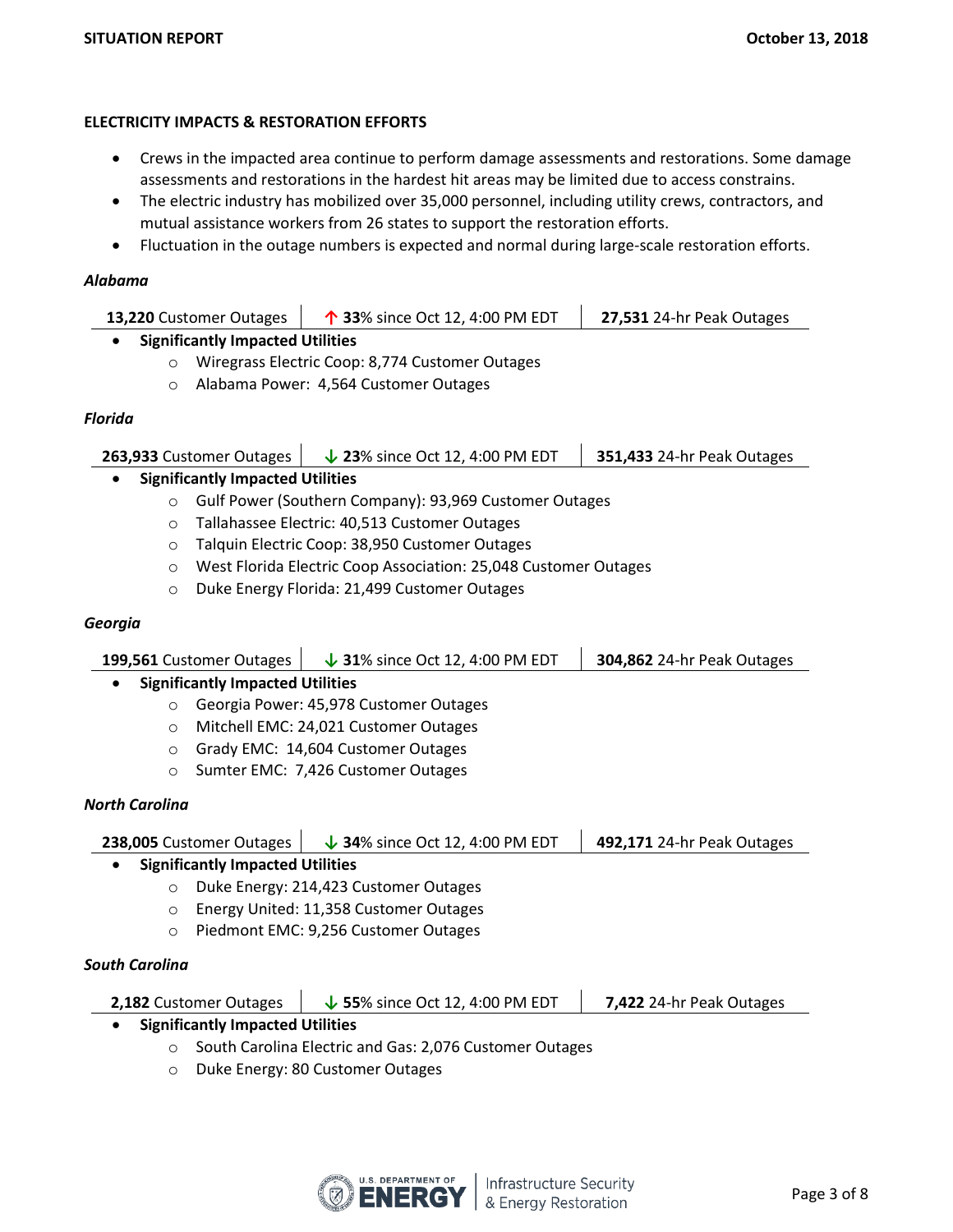#### *Virginia*

| <b>541,115 24-hr Peak Outages</b> |
|-----------------------------------|
|                                   |

## **Significantly Impacted Utilities**

- o Dominion Power: 158,657 Customer Outages
- o VA Electric Cooperatives: 31,302 Customer Outages
- o Appalachian Power: 12,738 Customer Outages

## **BACKGROUND AND PREPARATIONS**

 The affected area is served by several utilities, including investor owned utilities, municipal utilities, and cooperative utilities. The three associations that represent these unities and manage the mutual assistance networks, Edition Electric Institute (EEI), American Public Power Association (APPA), and the National Rural Electric Cooperative Association (NRECA), have been in regular contact with DOE, the potentially affected entities, and their mutual assistance networks.

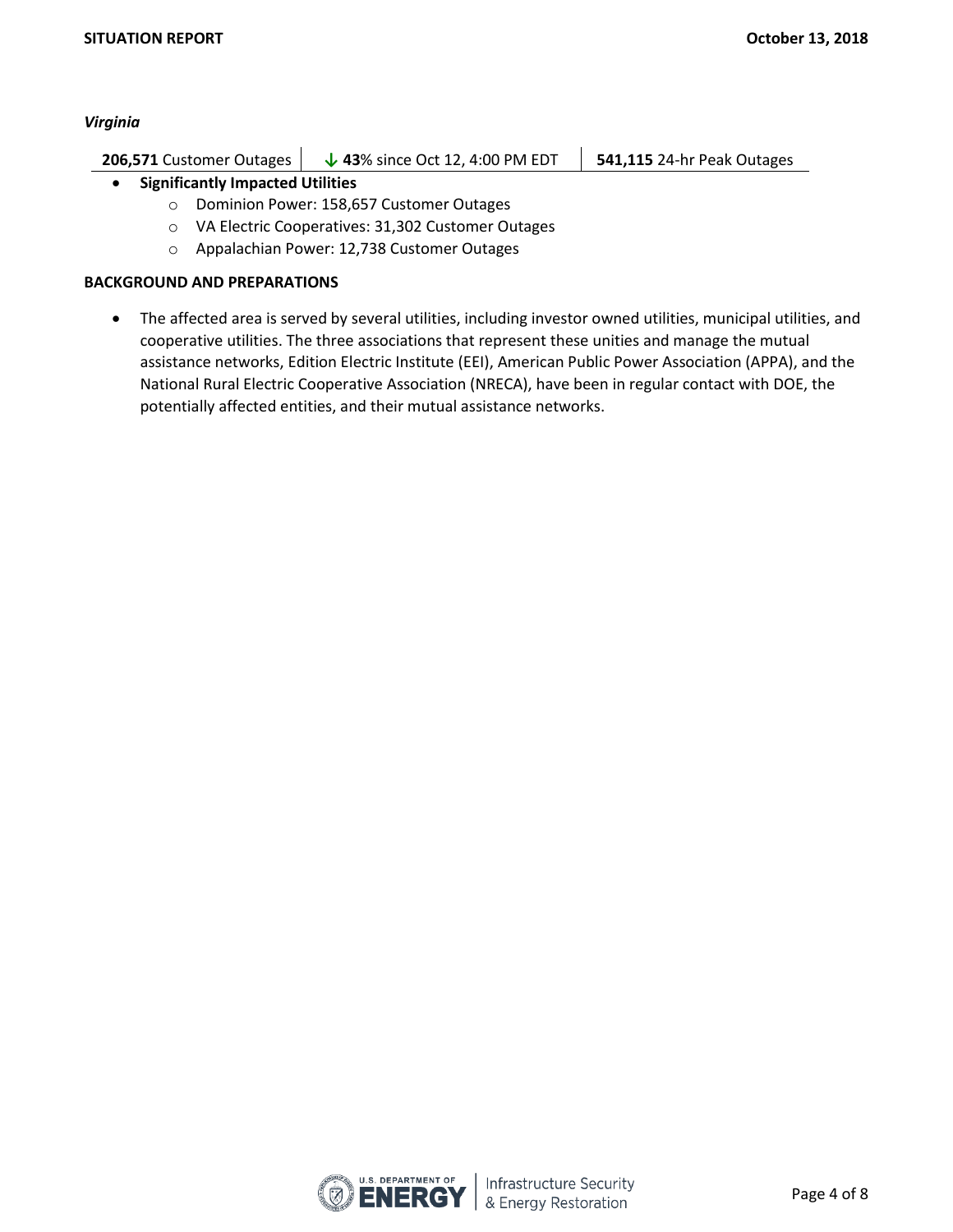## **OIL & NATURAL GAS SECTOR**

## **OIL AND NATURAL GAS SECTOR OVERVIEW**

The map below highlights the petroleum fuels supply chain in the area threatened by Hurricane Michael.



## **OFFSHORE PRODUCTION AND OIL & GAS PLATFORMS**

 As of 12:30 PM EDT, October 12, 550,313 b/d (32.4%) of the oil production and 334 MMcf/d (13.05%) of the natural gas production in the federally administered areas of the U.S. Gulf of Mexico are shut-in, according to estimates by the Bureau of Safety and Environmental Enforcement (BSEE).

| <b>U.S. Gulf of Mexico Oil &amp; Gas Production Status</b><br>as of 12:30 PM EDT 10/12/2018 |                           |                             |  |  |
|---------------------------------------------------------------------------------------------|---------------------------|-----------------------------|--|--|
| Shut-In<br><b>Production</b><br><b>Pre-Event</b><br>(10/12)                                 |                           |                             |  |  |
| Crude Oil (b/d)                                                                             | 1,700,000                 | 550,313                     |  |  |
| Natural Gas (MMcf/d)                                                                        | 2,560                     | 334                         |  |  |
| <b>Infrastructure</b>                                                                       | <b>Pre-Event</b><br>Count | <b>Evacuated</b><br>(10/12) |  |  |
| <b>Manned Platforms</b>                                                                     | 687                       |                             |  |  |
| Rigs                                                                                        | 37                        |                             |  |  |

Source: BSEE

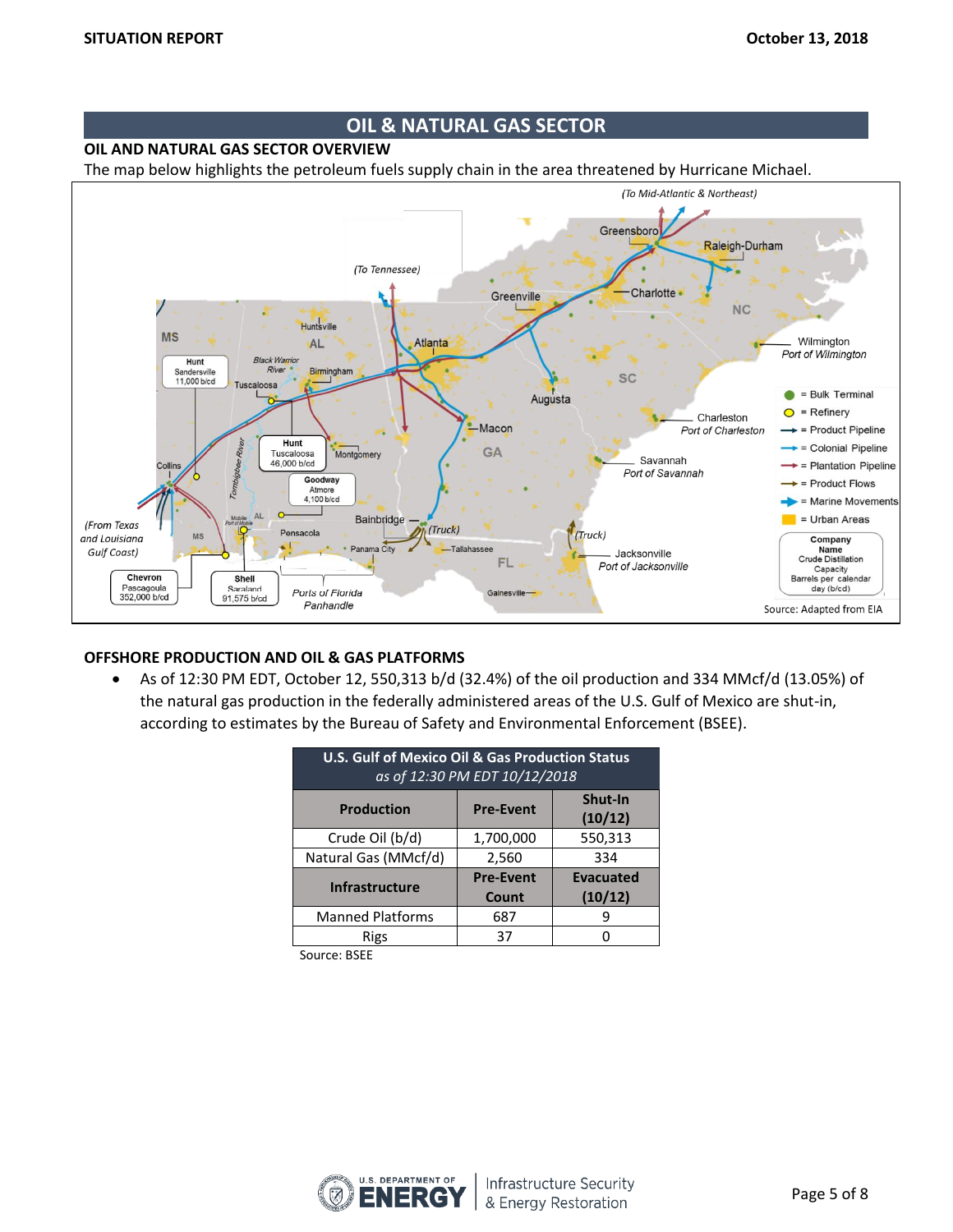## **PORTS**

- The Louisiana Offshore Oil Port (LOOP), the largest privately-owned crude terminal in the United States, said it resumed normal operations at its Marine Terminal on Oct. 11 after operations were suspended ahead of Hurricane Michael.
- The U.S. Coast Guard has set the following conditions for Gulf Coast and Southeast ports as a result of Hurricane Michael.

| Status of Southeast Ports as of 7:30 AM EDT 10/13/2018 |                  |                         |                      |                    |                          |                          |        |
|--------------------------------------------------------|------------------|-------------------------|----------------------|--------------------|--------------------------|--------------------------|--------|
|                                                        |                  |                         |                      | 2016 Volumes (b/d) |                          |                          |        |
| <b>Port Sector</b>                                     | Port             | <b>Status</b>           | Date<br><b>Stamp</b> | Products*          |                          | <b>Crude Oil</b>         |        |
|                                                        |                  |                         |                      | <b>In</b>          | Out                      | In.                      | Out    |
|                                                        | Mobile, AL       | Open.                   | 10/10                | 4,000              | 136,000                  | 210,000                  | 12,000 |
| <b>Mobile</b>                                          | Pascagoula, MS   | Open.                   | 10/10                | 13,000             | 114,000                  | 156,000                  | 2,000  |
|                                                        | Panama City, FL  | Open with restrictions. | 10/12                | 7,697              |                          |                          |        |
|                                                        | Pensacola, FL    | Open.                   | 10/11                | 10,273             |                          |                          |        |
| <b>Jacksonville</b>                                    | Jacksonville, FL | Open.                   | 10/11                | 86,000             | 1,000                    |                          |        |
| Savannah                                               | Savannah, GA     | Open.                   | 10/11                | 15,000             | 1,000                    | $\overline{\phantom{0}}$ |        |
| Charleston                                             | Charleston, SC   | Open.                   | 10/11                | 22,000             |                          |                          |        |
| <b>North Carolina</b>                                  | Wilmington, NC   | Open.                   | 10/12                | 6,000              | $\overline{\phantom{a}}$ | ٠                        | ٠      |
| Hampton                                                | Norfolk, VA      | Open.                   | 10/12                | 7,000              | 9,000                    | $\overline{\phantom{0}}$ |        |
| <b>Roads</b>                                           | Newport News, VA | Open.                   | 10/12                | 3,000              | $\overline{\phantom{a}}$ | $\overline{\phantom{0}}$ |        |

\*Transportation fuels (gasoline, distillate, jet fuel) volumes only.

Source: U.S. Coast Guard [Homeport](https://homeport.uscg.mil/port-directory/honolulu), U.S. Army Corp of Engineers, EIA Company Level Imports, American Maritime Partnership

#### **FUEL STOCKS**

- For the week ending on October 5, the Lower Atlantic Region (WV, VA, NC, SC, GA, and FL) had 28.1 million barrels of total gasoline stocks, according to the Energy Information Administration (EIA). This is 9% higher than the 5-year average for this time of year.
- For the week ending on October 5, the Lower Atlantic Region had 12.6 million barrels of total distillate stocks, according to EIA. This is equivalent to the 5-year average for this time of year.
- Florida Department of Emergency Management (FDEM) is monitoring statewide fuel stocks and retail fuel supplies; no reported supply shortages, distribution issues, or retail fuel shortage reported as of October 9.

#### **RETAIL FUEL STATIONS**

 As of 6:00 AM October 13, 6.0% of Florida gas stations (including 39% of Florida Panhandle stations), 3.8% of Georgia gas stations, and 2.1% of Alabama gas stations were reported out-of-service due to lack of fuel, lack of power, or both, according to GasBuddy.com.

Disclaimer: **Data may not be curren**t. 83% of stations in Pensacola, 66% of stations in Panama City, 77% of stations in Tallahassee, 31% of stations in Thomasville, 29% of stations in Albany, and 47% of Dothan have updated status since 10/09/18.

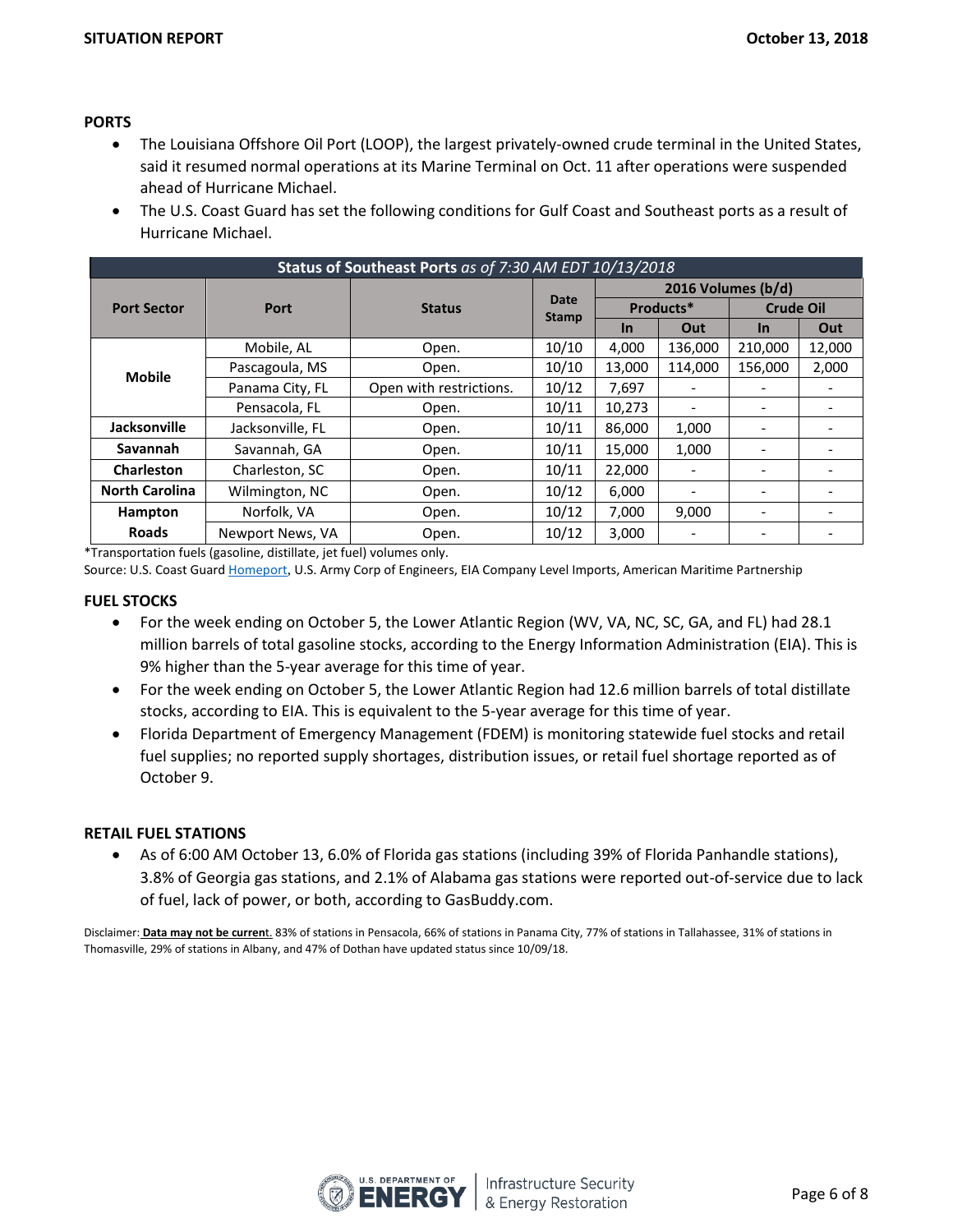## **EMERGENCY DECLARATIONS & WAIVERS**

## **EMERGENCY DECLARATIONS**

To provide vital supplies and transportation services to a disaster area in the United States, emergency declarations may be issued by the President, Governors of States, or Federal Motor Carrier Safety Administration (FMCSA). These declarations trigger the temporary suspension of certain Federal safety regulations, including Hours of Service, for motor carriers and drivers engaged in specific aspects of the emergency relief effort. See 49 [CFR 390.23](https://www.fmcsa.dot.gov/regulations/title49/section/390.23) for the actual emergency regulation.

| State Emergency Declarations and HOS Waivers as of 7:30 AM EDT 10/13/2018 |                                             |                        |                 |        |  |
|---------------------------------------------------------------------------|---------------------------------------------|------------------------|-----------------|--------|--|
| State*                                                                    | <b>Details</b>                              | <b>Effective Dates</b> | <b>Status</b>   |        |  |
|                                                                           |                                             | <b>Start</b>           | End             |        |  |
| AL, FL, GA, LA, MS,<br>NC, SC, TN                                         | <b>FMCSA Regional Emergency Declaration</b> | 10/09                  | 11/09           | Active |  |
| Florida*                                                                  | State of Emergency Declaration              | 10/07                  | 12/06           | Active |  |
| South Carolina**                                                          | <b>State of Emergency Declaration</b>       | 10/08                  | 11/07           | Active |  |
| Alabama                                                                   | State of Emergency Declaration              | 10/08                  | 11/07           | Active |  |
| Georgia*                                                                  | <b>State of Emergency Declaration</b>       | 10/09                  | 10/16           | Active |  |
| North Carolina*                                                           | State of Emergency Declaration              | 10/10                  | Until Rescinded | Active |  |
| Kentucky                                                                  | <b>State of Emergency Declaration</b>       | 10/10                  | 11/10           | Active |  |
| Virginia                                                                  | <b>State of Emergency Declaration</b>       | 10/11                  | 11/11           | Active |  |

Sources[: U.S. Department of Transportation;](http://www.fmcsa.dot.gov/emergency) Governor Office Websites

\*Includes 35 counties in northern Florida, 108 counties in southern Georgia, and 66 counties in North Carolina. See Declarations for the full listing.

\*\*South Carolina issued a thirty day extension of its Hurricane Florence emergency declaration

#### **FUEL WAIVERS**

The Environmental Protection Agency (EPA), working with the Department of Energy (DOE), responds quickly to address fuel supply disruptions caused by hurricanes or other natural disasters by issuing emergency waivers of certain fuel standards in affected areas. The table below lists fuel-related waivers issued by the EPA:

| Fuel Waivers as of 7:30 AM EDT 10/13/2018 |                                                                                                                                                                                                            |       |                        |               |  |
|-------------------------------------------|------------------------------------------------------------------------------------------------------------------------------------------------------------------------------------------------------------|-------|------------------------|---------------|--|
| <b>State</b>                              | <b>Waiver</b>                                                                                                                                                                                              |       | <b>Effective Dates</b> |               |  |
|                                           |                                                                                                                                                                                                            |       | End                    | <b>Status</b> |  |
|                                           | Restriction on red-dyed diesel fuel for highway use.                                                                                                                                                       |       |                        |               |  |
| Florida                                   | Allows the sale, distribution, and use of red dyed non-road locomotive and<br>marine (NRLM) diesel fuel for use in emergency response diesel vehicles, but<br>the diesel fuel must meet the 15ppm standard | 10/12 | 10/26                  | Active        |  |

Sources: [U.S. Environmental Protection Agency;](https://www.epa.gov/enforcement/fuel-waivers) State Governments